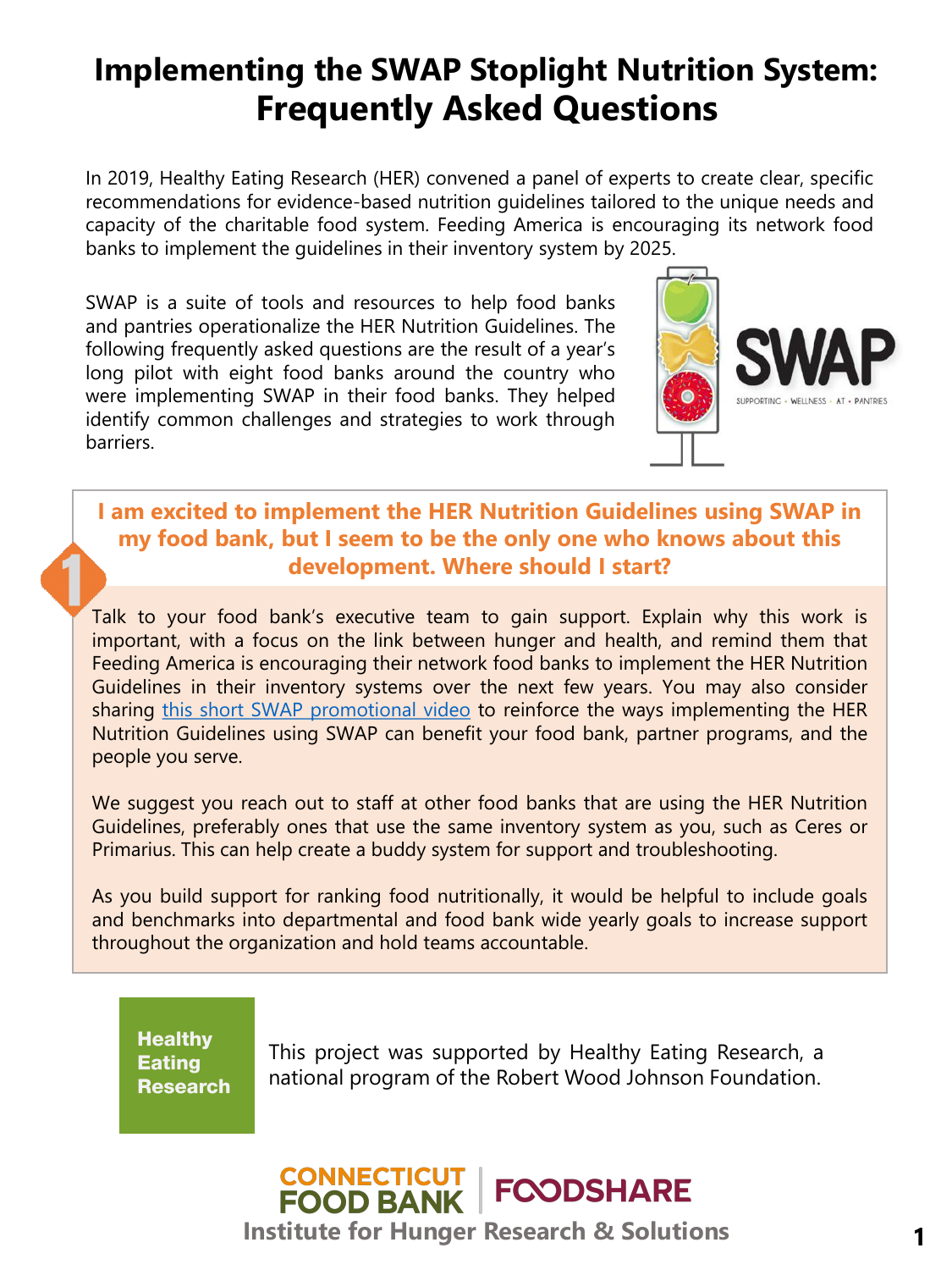## **How do I talk with key players at our food bank about working together to implement the HER Nutrition Guidelines using SWAP? Who should I involve in the conversations?**

Think through the various staff members who are involved with procuring food that should be included in early conversations about nutrition ranking at the food bank. Building relationships with various departments early in the process and listening to their challenges is important.

Some key departments to consider:

- Operations, warehouse, receiving
- Food sourcing and procurement
- Technology/Data/IT

Take time to understand the roles of your colleagues and hear from them how implementation may impact their role and their department overall. You will have more success in the long-term if you take your time to really grasp how this new work may affect each of your colleagues. Work together to think of strategies to conquer some of the challenges they pose. Be prepared that this learning phase may take months.

Working with the Operations team can happen at the same time as you have conversations with other departments such as Data/IT team, see the response to #3 below.

## **Where in my inventory system can I enter the HER / SWAP rankings?**

At the beginning of ranking food with the HER Nutrition Guidelines using SWAP, you'll need to involve staff who can create a field within your inventory system or repurpose an existing field to include the rankings, and who can run reports of the food from your inventory. This process can take time and may involve additional costs to communicate with your software provider and to create the field. Staff in your IT or data department may not understand their role in nutrition ranking, so you'll want to work with them in understanding the challenges this work poses to their role in a similar way to how you meet with the operations team. Likewise, it is helpful to become familiar with your food bank's inventory system to inform the process you'll use to rank food and run reports.

Since this process can take time, we suggest you begin ranking food in your inventory using a spreadsheet to help you identify which process for ranking will work best at your food bank, and to practice using SWAP.

Working with the Data/IT team can happen at the same time as you have conversations with other departments, see the response to #2 above.

Check out Feeding America's implementation guide: Implementing Healthy Eating Research Nutrition Guidelines in Food Banks for more information.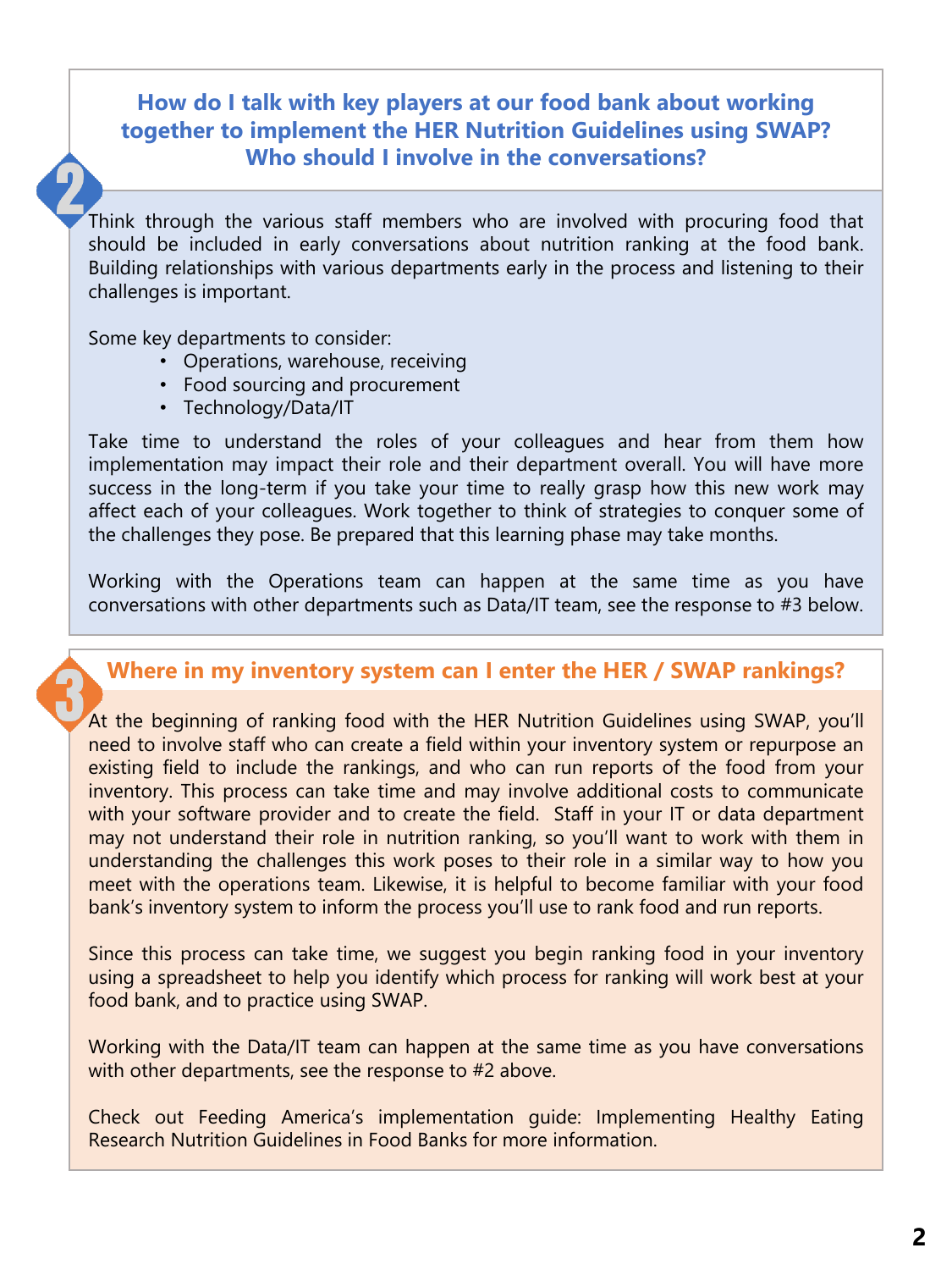#### **How do we start to rank food?**

## **At what point should we be ranking 100% of product in our inventory?**

It is important to understand that you won't rank all of your food immediately. Also, food that is salvage or reclamation in very mixed loads will likely not be ranked and will be classified as "Assorted – Not Ranked". Start small with one source of food, like USDA or purchased, where you have clear information about nutritional content. Set priorities, rather than aiming to rank everything at once. This approach will help you troubleshoot the process you've established for ranking food and allows time and space for adjustments to be made.

A good place to start is having one or two dedicated staff members begin ranking food from what already exists in the inventory. Use the SWAP rules of thumb to target food items you can rank without a nutrition facts label in front of you (such as produce which is ranked green). Having a dietetic intern help at this stage can be very useful.

Build in redundancy to the ranking process, such as having a team member double check rankings once a week. If multiple people are keeping an eye out for things that don't look right and you have an easy way to flag those items and check them, you are going to improve your accuracy. This will help create a feedback loop.

Reach out to other food banks who are using SWAP and learn from their experiences.

## **What will we do with the "red" foods? Will we be stuck with extra inventory of red food?**

You will likely be pleasantly surprised to see that your supply of "red – choose rarely" foods is lower than you might imagine. By running reports and tracking your inventory, you will be able to see the types of red foods that are available and where you can shift to similar products that are ranked yellow. However, the goal of using SWAP is not to eliminate all red foods. You will be able to see which red items are not in demand from your agencies and talk with your food donors to reduce those donations over time.

**How should we set benchmarks for the amount of our inventory that should be ranked green, yellow and red?** 

In order to set goals for the nutritional quality of your inventory, it's important to get a clear picture of where you are starting. It is very helpful to pull data from your inventory system such as jet reports in Ceres, or running a report in Primarius to export into Excel. You can then sort and review your data by food source, food category, and food donor. You can use the information to set realistic goals for increasing the amount of green foods, reducing the amount of red, and reducing the amount of food that is "Assorted – Not Ranked."